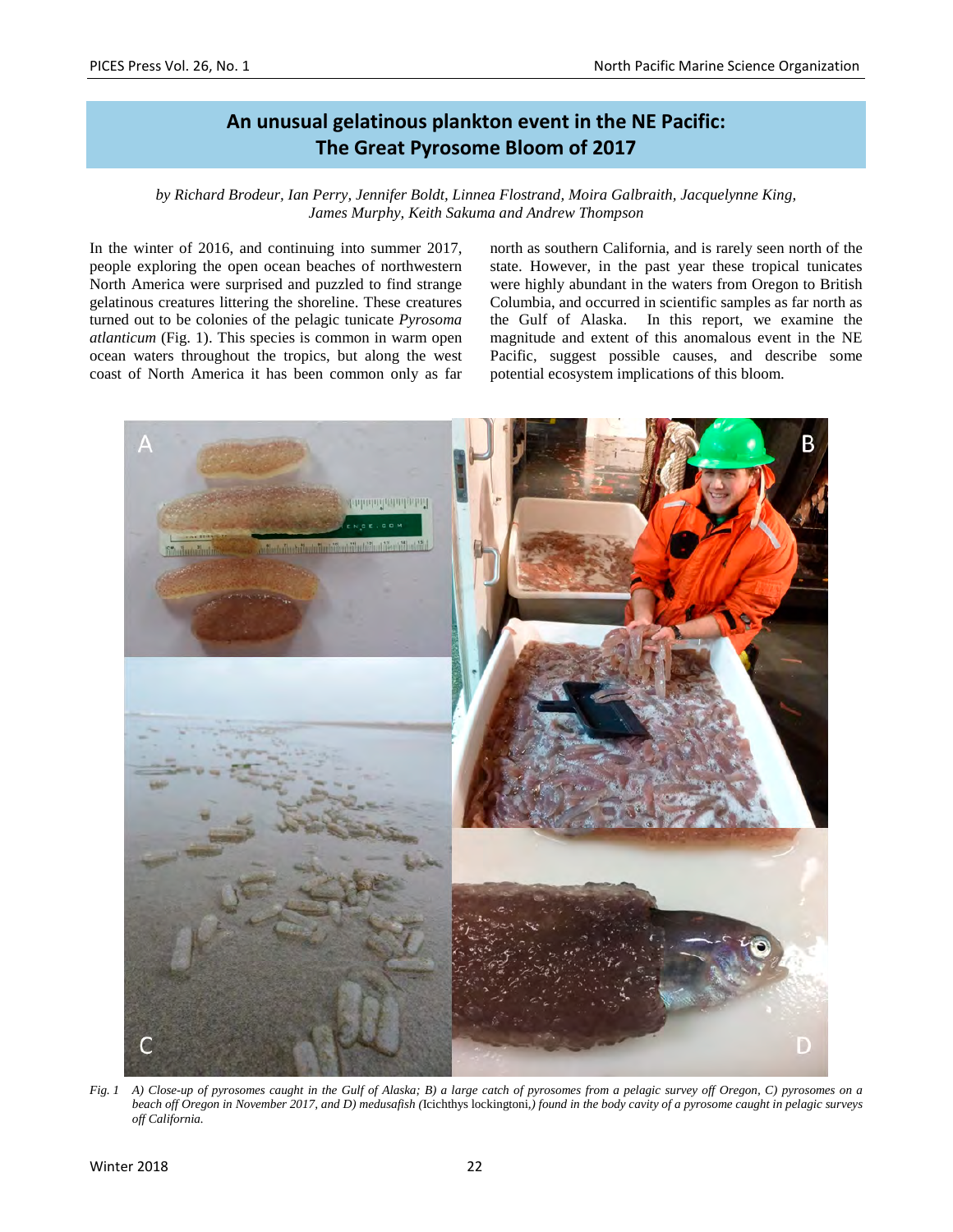## *What are pyrosomes?*

Pyrosomes (Greek for "fire bodies" because of their bioluminescence) are a small group of pelagic tunicates, of which eight species in three genera have been described worldwide. They are colonial, with each colony comprising thousands of individual clones encased in a rigid gelatinous 'tunic' that is open at one end (Hirose *et al*., 2001). Individuals draw water from the outside surface and release water into the hollow core of the colony. This provides the colony with a type of hydrostatic 'skeleton' and the means for jet propulsion. Although individual pyrosomes are small (mm in size), their colonies can reach lengths of several meters; the species of this NE Pacific event is known to reach over 80 cm in length. Colonies undertake diel vertical migrations, sometimes over 700 m depth (Anderson and Sardou, 1994), and have among the highest phytoplankton clearance rates of any zooplankton grazer (Perissinotto *et al*., 2007). It has been suggested that internal lipid accumulation by pyrosomes is limited, with colonies instead using their food intake to drive high biomass turnover (Perissinotto *et al*., 2007).

# *The 2017 Pyrosome event in the NE Pacific*

Over the past three decades, *P. atlanticum* had occurred regularly in offshore midwater trawl surveys off southern California, but in 2012 there was a notable increase in their numbers coincident with large abundances of salps (another pelagic tunicate) (Wells *et al*., 2017). While their numbers in 2013 were much reduced, pyrosome abundance dramatically increased in 2014 and 2015 resulting in them being the dominant organism collected off the shelf break of California (Sakuma *et al*., 2016). Starting in June 2014, they occurred in pelagic trawl surveys in offshore waters of southern Oregon, moving progressively northward in the summer of 2015 and 2016, but still in waters off the shelf break. Collections were made using near-surface or midwater trawls from research surveys conducted by the National Marine Fisheries Service (NMFS), NOAA and Fisheries and Oceans Canada (DFO) from May through September of 2017 from southern California to the northern Gulf of Alaska (Fig. 2). *Pyrosoma atlanticum* was found at most sampled stations in these surveys, including high catches on the continental shelf and close to shore. Densities in some trawls were extraordinary, exceeding  $60,000 \text{ kg/km}^3$  at locations off Oregon, over 200,000 kg/km<sup>3</sup> off Vancouver Island, and over 150 kg/km<sup>3</sup> off SE Alaska (Fig. 2). Catches were often so high that research nets were ripped open due to the high biomass, and some stations easily sampled in previous years had to be aborted in 2017. The varying catch rates demonstrate that the distributions of pyrosomes were not continuous along the continental shelf, but that they tended to occur in clusters, possibly associated with specific oceanographic conditions (currently under investigation).

Routine plankton surveys along the continental shelf of Vancouver Island began to collect pyrosome individuals (less than 5 mm in length) and small colonies (greater than 4 cm in length) in spring and summer 2016. By February 2017, plankton surveys were catching pyrosome colonies up to 15 cm in length from the continental shelf along the west coast from Oregon to Vancouver Island. By late spring and summer 2017, the pyrosome event was in full bloom, with very high abundances and large colonies occurring from California to Alaska and into the central NE Pacific, including over open ocean seamounts.

## *Potential implications of this pyrosome event*

The causes of this extraordinary event are unknown. Individuals may have been advected into the NE Pacific during the marine heat wave of 2014–2015 and the strong El Niño in early 2016. They may have found an environment in transition between these very warm conditions and a return to normal conditions in 2017, which provided sufficiently warm temperatures and ample food for their growth and reproduction to accelerate. The causes of this event remain under investigation but recent (November 2017) observations of small pyrosomes washing up on west coast beaches similar to those seen in the winter of 2016/2017 suggest that conditions may be favorable for another bloom in the summer of 2018 (Fig. 1).

Pyrosome colonies were visible at the surface, and coated oceanographic sampling gear and clogged fishing nets and hooks throughout this region. Substantial negative impacts have been reported on many different commercial and sport fishing operations from Oregon to SE Alaska, including salmon troll, shrimp and fish bottom trawl gear (Fig. 3A). Estimates of the economic impact of this bloom on lost or spoiled fisheries are not available but anecdotal reports suggest that they may have a substantial negative impact to coastal fisheries of the NE Pacific.

The impacts of this event to the marine ecosystems of the NE Pacific are also being studied. Such a high biomass of easily captured prey has obvious potential for marine predators and integration into the food webs of high trophic levels. However, the low accumulation of lipid stores in pyrosomes (Perissinotto *et al*., 2007) suggests that they may be a sub-optimal prey item. Studies of pyrosomes in their normal tropical habitats show that numerous fishes, seabirds, and marine mammals can consume pyrosomes (Harbison, 1998). Fishers along the west coast of North America during the peak of this event reported finding pyrosomes in the stomachs of Pacific halibut, rockfishes, sablefish, and other demersal fish species, and in juvenile and adult Pacific salmon and other pelagic forage fishes (Brodeur *et al*., in press). A beached fin whale in Washington State had numerous pyrosomes in its stomach (Fig. 3C). Pyrosomes have also been observed in the NE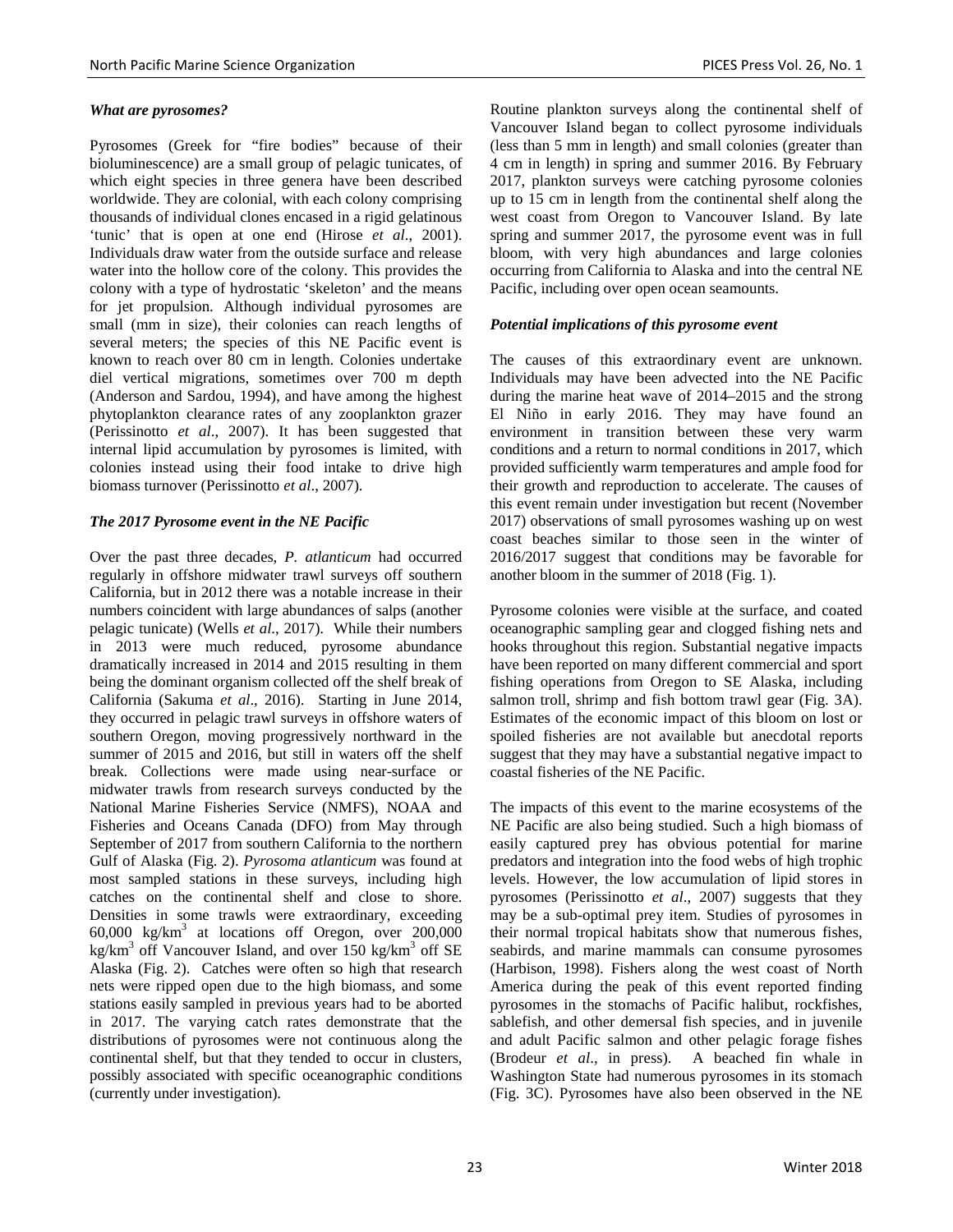

*Fig. 2 Distribution and density (kg km–3 ) of pyrosomes from A) NMFS Gulf of Alaska surveys during summer of 2017 (July 4–August 16, 2017). B) DFO integrated pelagic ecosystem survey (July 19–August 2, 2017), C) NMFS coastal pelagic fish survey (June 25–August 9), and D) NMFS coastwide Pacific hake survey (June 26– September 6, 2017; data courtesy of NWFSC FEAT group). Inset shows relative locations of the panels in the Northeast Pacific Ocean. White dots depict samples without pyrosomes and yellow circles are scaled by pyrosome density (note that the scale differs in each plot). In panel A, solid circles are from surface trawls and open circles from midwater trawls.*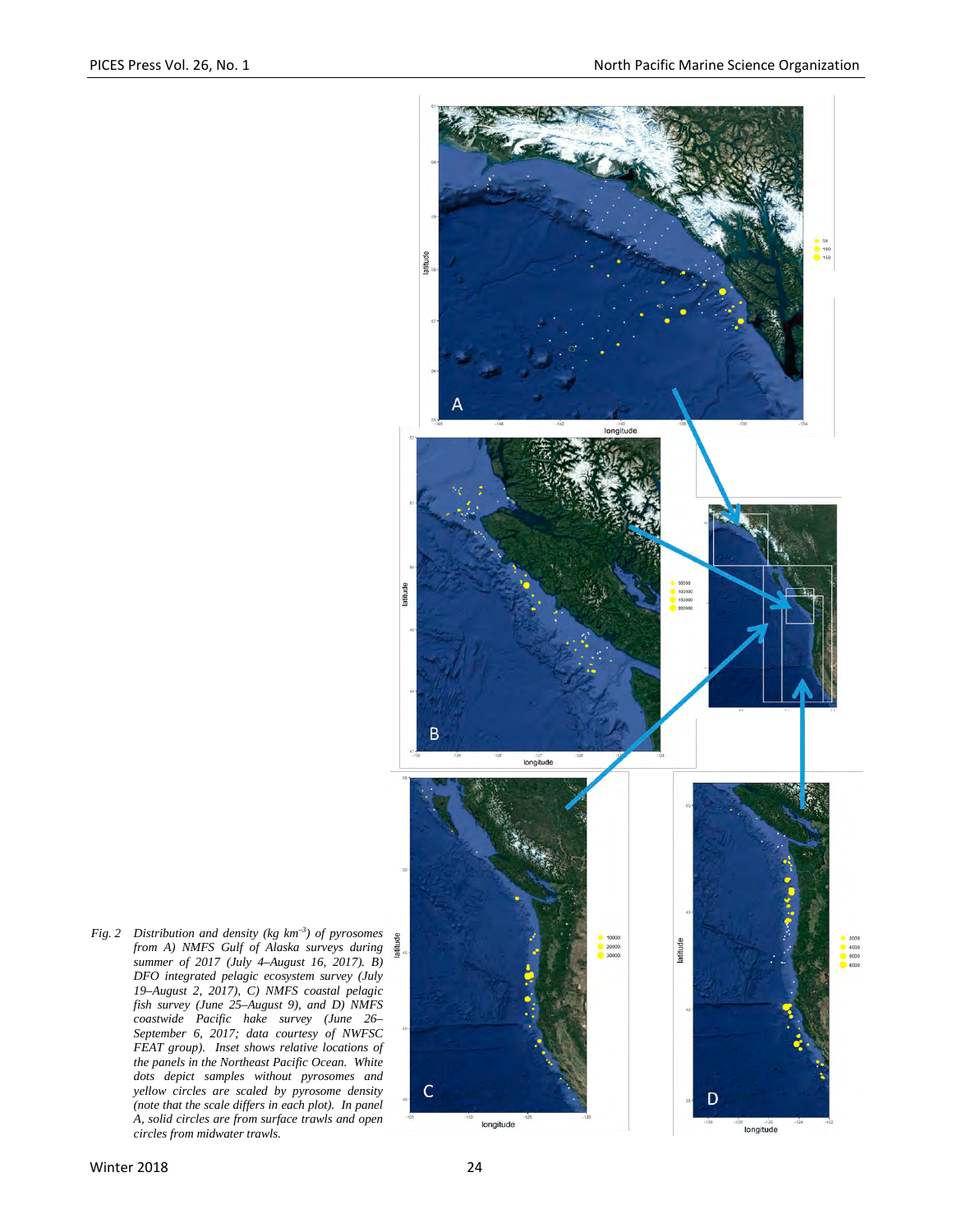

*Fig. 3 A) Pyrosomes caught on salmon fishing gear off British Columbia, B) pyrosomes being consumed by sea urchins (photo taken by ROV Hercules in Quinault Canyon, off Washington State, courtesy of Ocean Exploration Trust), and C) pyrosomes taken from stomach of fin whale (courtesy Jessie Huggins, Cascadia Research, Olympia, WA).*

 Pacific being eaten by benthic animals such as sea anenomes, crabs, sea urchins and sea stars (Archer *et al*., in Press), even at bottom depths of several hundred meters (Fig. 3B). The impacts of these very high biomasses of pyrosomes that die and sink to the bottom, drawing down oxygen concentrations as they decompose, is unknown, but the die-off of these blooms has the potential to provide a substantial input of carbon to the benthic food web (Lebrato and Jones, 2009). An additional positive effect has been the observation that some pelagic fishes (medusafish and juvenile rockfish) have been seen living inside the tubes of pyrosomes and potentially consuming part of the pyrosomes in coastal waters (Fig. 1D), thus providing a possible pelagic refugium from predation and source of food for these fishes (Janssen and Harbison, 1981).

Previous work on the feeding of *P. atlanticum* in tropical waters has found a preference for phytoplankton cells greater than 10 µm in diameter (*Perissinotto et al*., 2007). The diet composition of this species in the more productive coastal waters of the NE Pacific is unknown but several studies are underway to examine this. The very high filtration rates may also reduce phytoplankton biomass locally when abundances of pyrosomes are very high (Drits *et al*., 1992), although how extensive this grazing pressure may have been in 2017, and its implications for coastal productivity during the NE Pacific event, are presently

unknown, but warrant further investigation.

#### *Conclusions*

In the past few years, anomalous ocean conditions in the NE Pacific, including the marine heat wave (Bond *et al*., 2015; Di Lorenzo and Mantua, 2016), have been accompanied by unusual occurrences of species (Perry *et al*., 2017). Some of these occurrences were isolated events (*e.g*., first ever record of a Pacific angel shark in British Columbia waters in 2016; Perry *et al*., 2017); whereas, others are broad both spatially and temporally, such as the extended toxic algae blooms and consequent marine mammal deaths in 2015 (McCabe *et al*., 2016). The 2016- 2017 bloom of pyrosomes was also a large-scale event and is expected to last into 2018. Both positive and negative impacts of the pyrosomes are expected to occur, however, the cumulative impacts of this event are not known but are presently being investigated in different laboratories along the west coast of North America. There is more to learn about how ocean conditions are linked to these events and the implications of these blooms on the trophodynamics of the Northeast Pacific marine ecosystems. Projected climate change in the coming decades may lead to anomalous events such as the pyrosome bloom becoming more common in the future, requiring continuing monitoring to assess its impacts.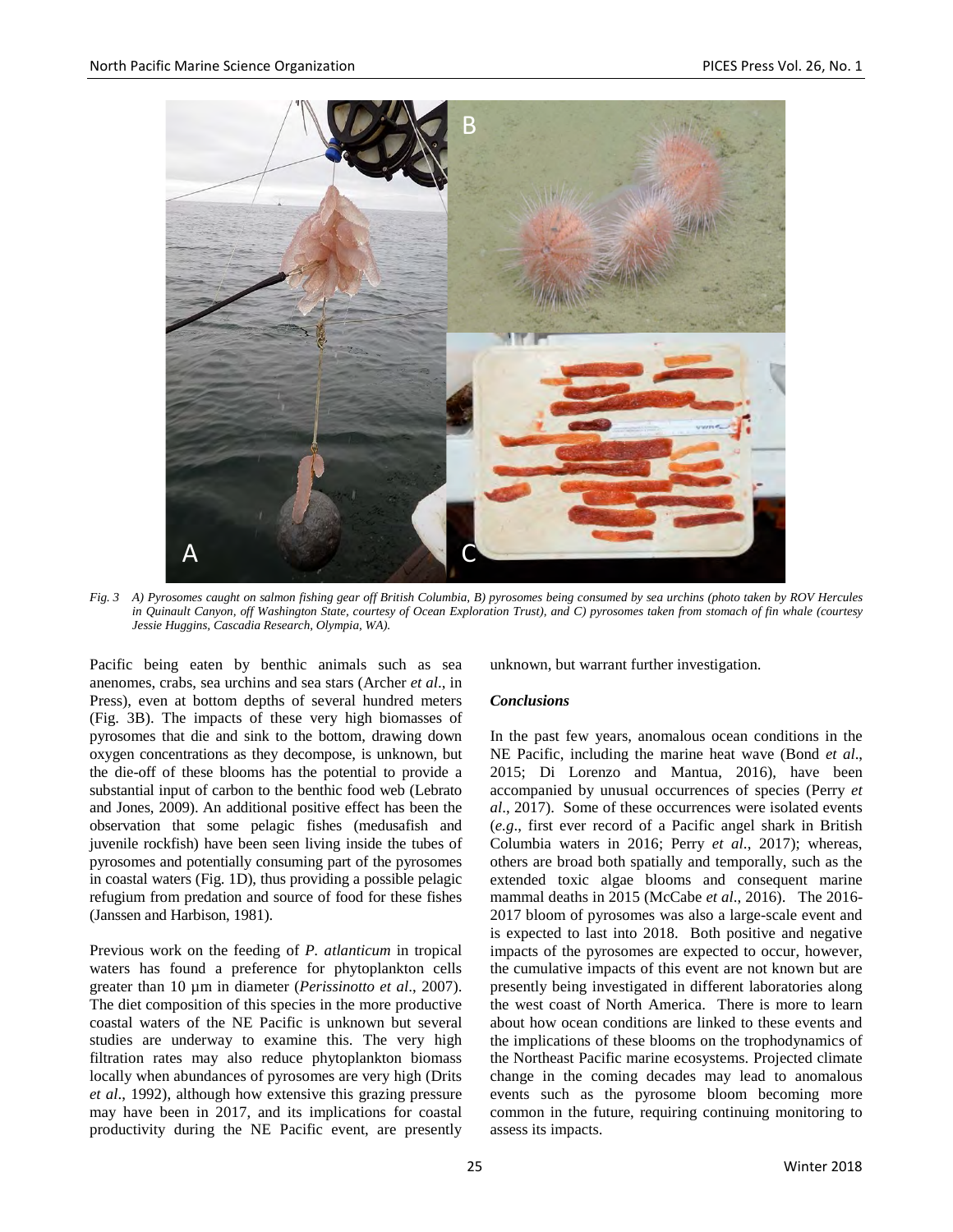#### *References*

- Andersen, V., Sardou, J. (1994) *Pyrosoma atlanticum* (Tunicata, Thaliacea): diel migration and vertical distribution as a function of colony size. J. Plankton Res. 16: 337–349.
- Archer, S.K., Kahn, A.S., Leys, S.P., Norgard, T., Girard, F., Du Preez, C., Dunham, A. (In press) Pyrosome consumption by benthic organisms during blooms in the NE Pacific and Gulf of Mexico. Ecology.
- Bond, N.A., Cronin, M.F., Freeland, H., Mantua N. (2015) Causes and impacts of the 2014 warm anomaly in the NE Pacific, Geophys. Res. Lett. 42: 3414–3420, doi:10.1002/2015GL063306.
- Brodeur, R.D., Hunsicker, M.E., Hann, A., Miller, T.W. (In press) Effects of warming ocean conditions on feeding ecology of small pelagic fishes in a coastal upwelling ecosystem: a shift to gelatinous food sources. Mar. Ecol. Prog. Ser.
- Di Lorenzo, E., Mantua, N. (2016) Multi-year persistence of the 2014/15 North Pacific marine heatwave. Nature Climate Change, published online: 11 July 2016 DOI:10.1038/nclimate3082.
- Drits, A.V., Arashkevich, E.G., Semenova, T.N. (1992) *Pyrosoma atlanticum* (Tunicata, Thaliacea): grazing impact on phytoplankton standing stock and role in organic carbon flux. J. Plankton Res. 14: 799–809.
- Harbison, G.R. (1998) The parasites and predators of Thaliacea. In: Bone Q. (Ed.) The biology of pelagic tunicates. Oxford University Press, Oxford, pp. 187–214
- Hirose, E., Ohshima, C., Nishikawa, J. (2001) Tunic cells in pyrosomes (Thaliacea, Urochordata): cell morphology, distribution, and motility. Invert. Biol. 120: 386–393.
- Janssen, J., Harbison, G.R. (1981). Fish in salps: the association of squaretails (*Tetragonurus* spp.) with pelagic tunicates. J. Mar. Biol. Assoc. U.K. 61: 917–927.
- Lebrato, M., Jones, D.O.B. (2009) Mass deposition event of *Pyrosoma atlanticum* carcasses off Ivory Coast (West Africa). Limnol. Oceanogr. 45: 1197–1209.
- McCabe, R.M., Hickey, B.M., Kudela, R.M., Lefebvre, K.A., Adams, N.G., Bill, B.D. Gulland, F.M.D., Thomson, R.E., Cochlan, W.P., Trainer, V.L. (2016) An unprecedented coastwide toxic algal bloom linked to anomalous ocean conditions, Geophys. Res. Let. 43: 10,366–10,376, doi:10.1002/2016GL070023.
- Perissinotto, R., Mayzaud, P., Nichols, P.D., Labat, J.P. (2007) Grazing by *Pyrosoma atlanticum* (Tunicata Thaliacea) in the south Indian Ocean. Mar. Ecol. Progr. Ser. 330: 1–11.
- Perry, R.I., King, S., Boldt, J., Chandler, P. (2017) Unusual events in Canada's Pacific marine waters in 2016. In Chandler, P., King, S., and Boldt, J. (Eds.) State of the physical, biological and selected fishery resources of Pacific Canadian marine ecosystems in 2016. Can. Tech. Rep. Fish. Aquat. Sci. 3225: 243 + vi pp.
- Sakuma, K.M., Field, J.C., Mantua, N.J., Ralston, S., Marinovic, B.B., Carrion, C.N. (2016) Anomalous epipelagic micronekton assemblage patterns in the neritic waters of the California Current in Spring 2015 during a period of extreme ocean conditions. Calif. Coop. Ocean. Fish. Invest. Rep. 57: 163–183.
- Wells, B.K., Schroeder, I.D., Bograd, S.J., Hazen, E.L., Jacox, M.G., Leising, A., Mantua, N., Santora, J.A., Fisher, J., Peterson, B., Bjorkstedt, E., Robertson, R.R., Chavez, F.P., Goericke, R., Kudela, R., Anderson, C., Lavaniegos, B.E., Gomez-Valdes, J., Brodeur, R.D., Daly, E.A., Morgan, C.A., Auth, T.D., Field, J., Sakuma, K., Mcclatchie, S., Thompson, A.R., Weber, E.D., Watson, W., Suryan, R.M., Parrish, J., Dolliver, J., Loredo, S., Porquez, J.M., Zamon, J.E., Schneider, S.R., Golightly, R.T., Warzybok, P., Bradley, R., Jahncke, J., Sydeman, W., Melin, S.R., Hildebrand, J., Debich, A.J., Thayre, B. (2017) State Of The California Current 2016–17: Still anything but "normal" in the North. CALCOFI Rep, 58: 1–55.



*Dr. Richard Brodeur (Rick.Brodeur@noaa.gov) is a Research Fisheries Oceanographer working in the Fish Ecology Division of the Northwest Fisheries Science Center, NOAA Fisheries, based in Newport (Oregon,*  U.S.A.). Ric began his career working on early life history and recruitment dynamics of walleye pollock in the *Gulf of Alaska and Bering Sea for the Alaska Fisheries Science Center and became interested in jellyfish following their dramatic increase in that ecosystem. He has published on a variety of topics ranging from satellite oceanography to fisheries acoustics, but has focused much of his research on feeding and food web interactions in the pelagic ecosystem. Ric has been heavily involved in PICES, serving on several committees and expert groups and organizing a number of topic sessions and workshops at past Annual Meetings.*



*Dr. Ian Perry (Ian.Perry@dfo-mpo.gc.ca) is a Research Scientist with Fisheries and Oceans Canada at the Pacific Biological Station in Nanaimo and the Institute of Ocean Sciences in Sidney, BC. His research expertise includes the effects of the environment on finfish and invertebrates; the structure and function of marine ecosystems; ecosystem-based approaches to the management of marine resources; the human dimensions of marine ecosystem changes; and scientific leadership of international and inter-governmental programs on marine ecosystems and global change. Within PICES Ian is a member of the FUTURE Scientific Steering Committee.*